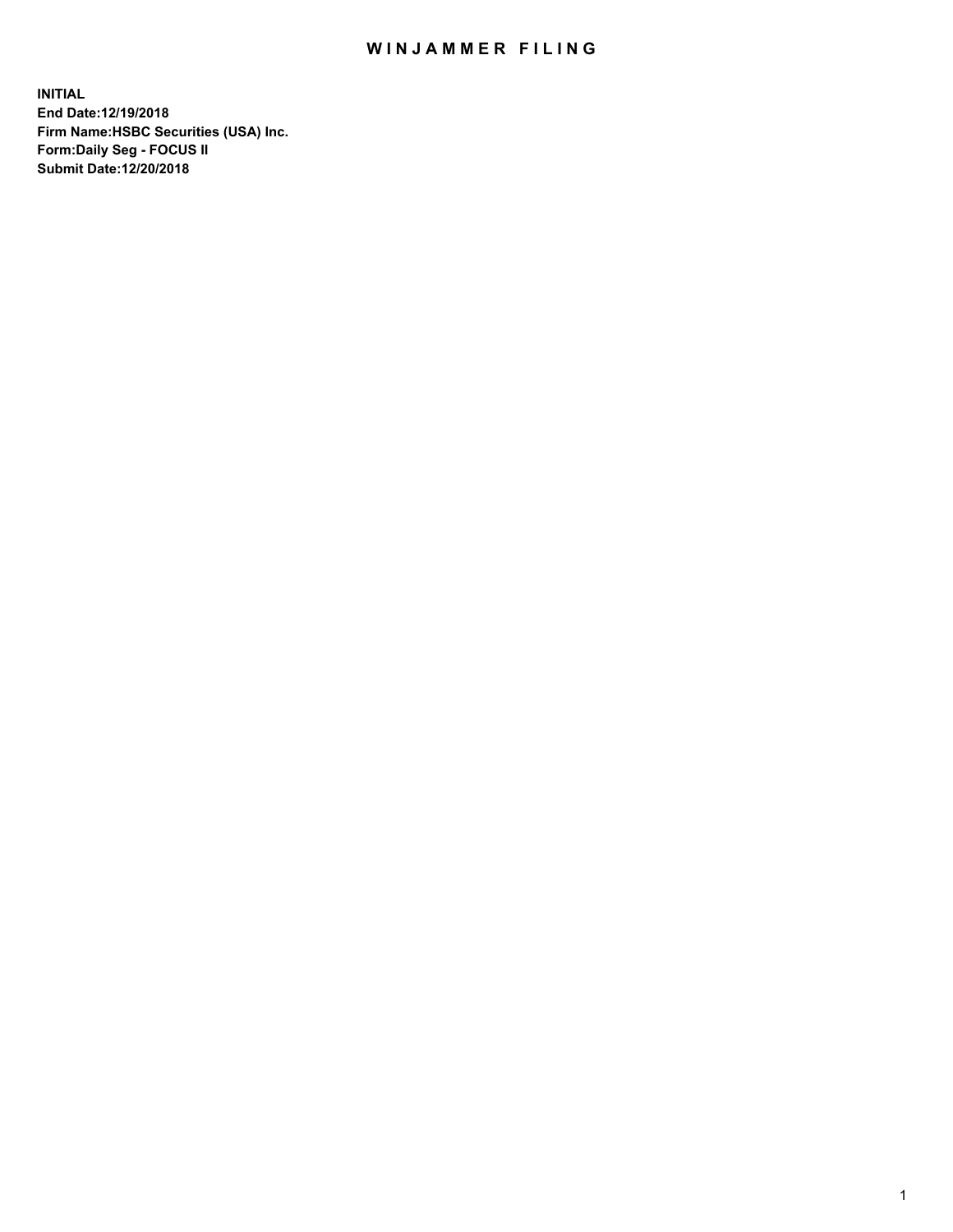**INITIAL End Date:12/19/2018 Firm Name:HSBC Securities (USA) Inc. Form:Daily Seg - FOCUS II Submit Date:12/20/2018 Daily Segregation - Cover Page**

| Name of Company                                                                                                                                                                                                                                                                                                                | <b>HSBC Securities (USA) Inc.</b>                                           |
|--------------------------------------------------------------------------------------------------------------------------------------------------------------------------------------------------------------------------------------------------------------------------------------------------------------------------------|-----------------------------------------------------------------------------|
| <b>Contact Name</b>                                                                                                                                                                                                                                                                                                            | <b>Michael Vacca</b>                                                        |
| <b>Contact Phone Number</b>                                                                                                                                                                                                                                                                                                    | 212-525-7951                                                                |
| <b>Contact Email Address</b>                                                                                                                                                                                                                                                                                                   | michael.vacca@us.hsbc.com                                                   |
| FCM's Customer Segregated Funds Residual Interest Target (choose one):<br>a. Minimum dollar amount: ; or<br>b. Minimum percentage of customer segregated funds required:% ; or<br>c. Dollar amount range between: and; or<br>d. Percentage range of customer segregated funds required between:% and%.                         | 109,000,000<br>$\underline{\mathbf{0}}$<br>0 <sub>0</sub><br>0 <sub>0</sub> |
| FCM's Customer Secured Amount Funds Residual Interest Target (choose one):<br>a. Minimum dollar amount: ; or<br>b. Minimum percentage of customer secured funds required:%; or<br>c. Dollar amount range between: and; or<br>d. Percentage range of customer secured funds required between:% and%.                            | 25,000,000<br><u>0</u><br>0 <sub>0</sub><br>00                              |
| FCM's Cleared Swaps Customer Collateral Residual Interest Target (choose one):<br>a. Minimum dollar amount: ; or<br>b. Minimum percentage of cleared swaps customer collateral required:% ; or<br>c. Dollar amount range between: and; or<br>d. Percentage range of cleared swaps customer collateral required between:% and%. | 83,000,000<br><u>0</u><br><u>00</u><br>00                                   |

Attach supporting documents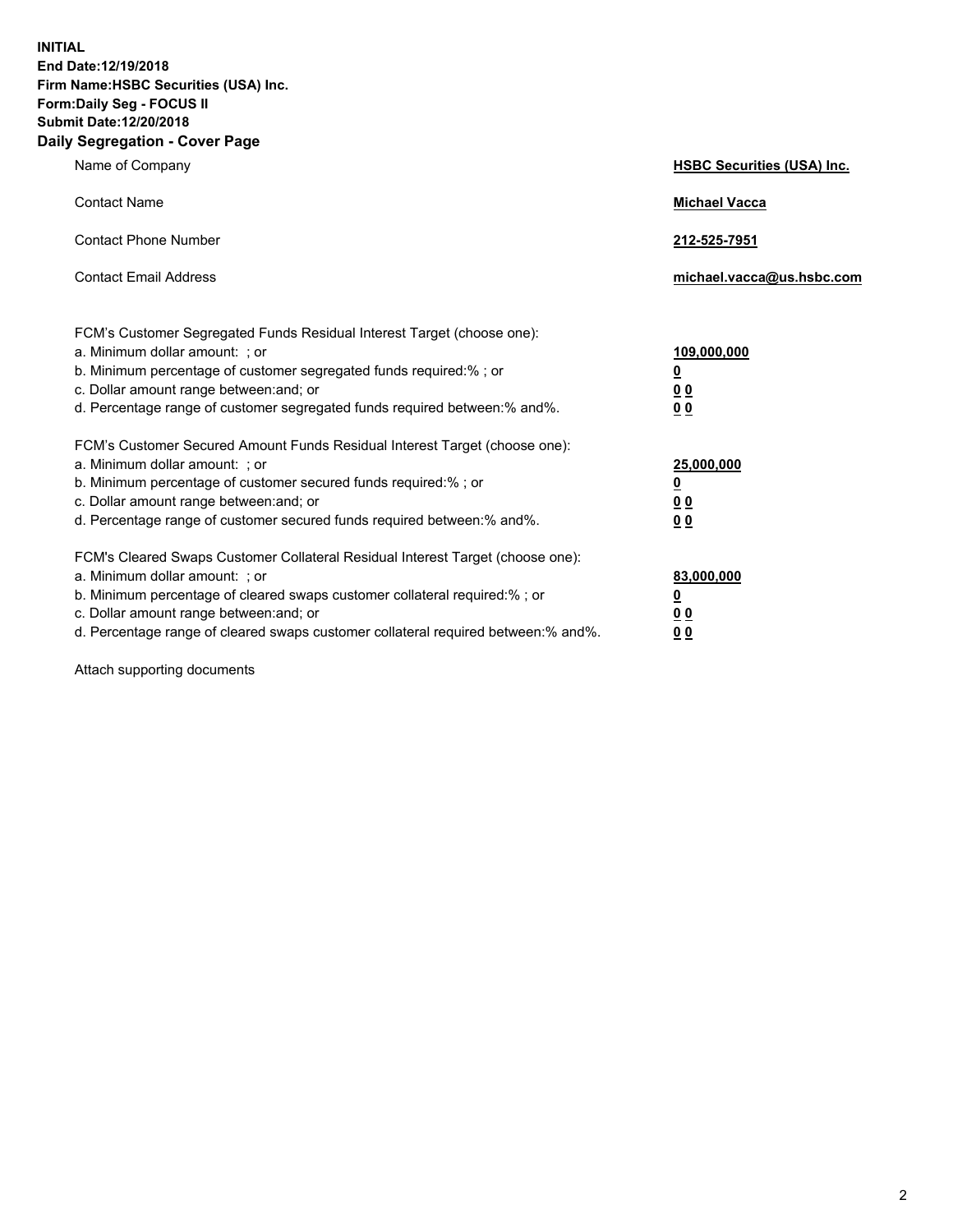**INITIAL End Date:12/19/2018 Firm Name:HSBC Securities (USA) Inc. Form:Daily Seg - FOCUS II Submit Date:12/20/2018**

## **Daily Segregation - Secured Amounts**

|     | Foreign Futures and Foreign Options Secured Amounts                                                        |                                        |
|-----|------------------------------------------------------------------------------------------------------------|----------------------------------------|
|     | Amount required to be set aside pursuant to law, rule or regulation of a foreign                           | $0$ [7305]                             |
|     | government or a rule of a self-regulatory organization authorized thereunder                               |                                        |
| 1.  | Net ledger balance - Foreign Futures and Foreign Option Trading - All Customers                            |                                        |
|     | A. Cash                                                                                                    | 87,580,571 [7315]                      |
|     | B. Securities (at market)                                                                                  | 61,541,235 [7317]                      |
| 2.  | Net unrealized profit (loss) in open futures contracts traded on a foreign board of trade                  | -86,930 [7325]                         |
| 3.  | Exchange traded options                                                                                    |                                        |
|     | a. Market value of open option contracts purchased on a foreign board of trade                             | $0$ [7335]                             |
|     | b. Market value of open contracts granted (sold) on a foreign board of trade                               | $0$ [7337]                             |
| 4.  | Net equity (deficit) (add lines 1. 2. and 3.)                                                              | 149,034,876 [7345]                     |
| 5.  | Account liquidating to a deficit and account with a debit balances - gross amount                          | 456,649 [7351]                         |
|     | Less: amount offset by customer owned securities                                                           | -455,535 [7352] 1,114 [7354]           |
| 6.  | Amount required to be set aside as the secured amount - Net Liquidating Equity                             | 149,035,990 [7355]                     |
|     | Method (add lines 4 and 5)                                                                                 |                                        |
| 7.  | Greater of amount required to be set aside pursuant to foreign jurisdiction (above) or line                | 149,035,990 [7360]                     |
|     | 6.<br>FUNDS DEPOSITED IN SEPARATE REGULATION 30.7 ACCOUNTS                                                 |                                        |
| 1.  | Cash in banks                                                                                              |                                        |
|     | A. Banks located in the United States                                                                      | 57,294,092 [7500]                      |
|     | B. Other banks qualified under Regulation 30.7                                                             | 0 [7520] 57,294,092 [7530]             |
| 2.  | Securities                                                                                                 |                                        |
|     | A. In safekeeping with banks located in the United States                                                  | 25,167,280 [7540]                      |
|     | B. In safekeeping with other banks qualified under Regulation 30.7                                         | 29,767,631 [7560] 54,934,911<br>[7570] |
| 3.  | Equities with registered futures commission merchants                                                      |                                        |
|     | A. Cash                                                                                                    | $0$ [7580]                             |
|     | <b>B.</b> Securities                                                                                       | $0$ [7590]                             |
|     | C. Unrealized gain (loss) on open futures contracts                                                        | $0$ [7600]                             |
|     | D. Value of long option contracts                                                                          | $0$ [7610]                             |
|     | E. Value of short option contracts                                                                         | 0 [7615] 0 [7620]                      |
| 4.  | Amounts held by clearing organizations of foreign boards of trade                                          |                                        |
|     | A. Cash                                                                                                    | $0$ [7640]                             |
|     | <b>B.</b> Securities                                                                                       | $0$ [7650]                             |
|     | C. Amount due to (from) clearing organization - daily variation                                            | $0$ [7660]                             |
|     | D. Value of long option contracts                                                                          | $0$ [7670]                             |
|     | E. Value of short option contracts                                                                         | 0 [7675] 0 [7680]                      |
| 5.  | Amounts held by members of foreign boards of trade                                                         |                                        |
|     | A. Cash                                                                                                    | 35,609,871 [7700]                      |
|     | <b>B.</b> Securities                                                                                       | 36,373,956 [7710]                      |
|     | C. Unrealized gain (loss) on open futures contracts                                                        | <u>-86,930</u> [7720]                  |
|     | D. Value of long option contracts                                                                          | $0$ [7730]                             |
|     | E. Value of short option contracts                                                                         | 0 [7735] 71,896,897 [7740]             |
| 6.  | Amounts with other depositories designated by a foreign board of trade                                     | $0$ [7760]                             |
| 7.  | Segregated funds on hand                                                                                   | $0$ [7765]                             |
| 8.  | Total funds in separate section 30.7 accounts                                                              | 184,125,900 [7770]                     |
| 9.  | Excess (deficiency) Set Aside for Secured Amount (subtract line 7 Secured Statement<br>Page 1 from Line 8) | 35,089,910 [7380]                      |
| 10. | Management Target Amount for Excess funds in separate section 30.7 accounts                                | 25,000,000 [7780]                      |
| 11. | Excess (deficiency) funds in separate 30.7 accounts over (under) Management Target                         | 10,089,910 [7785]                      |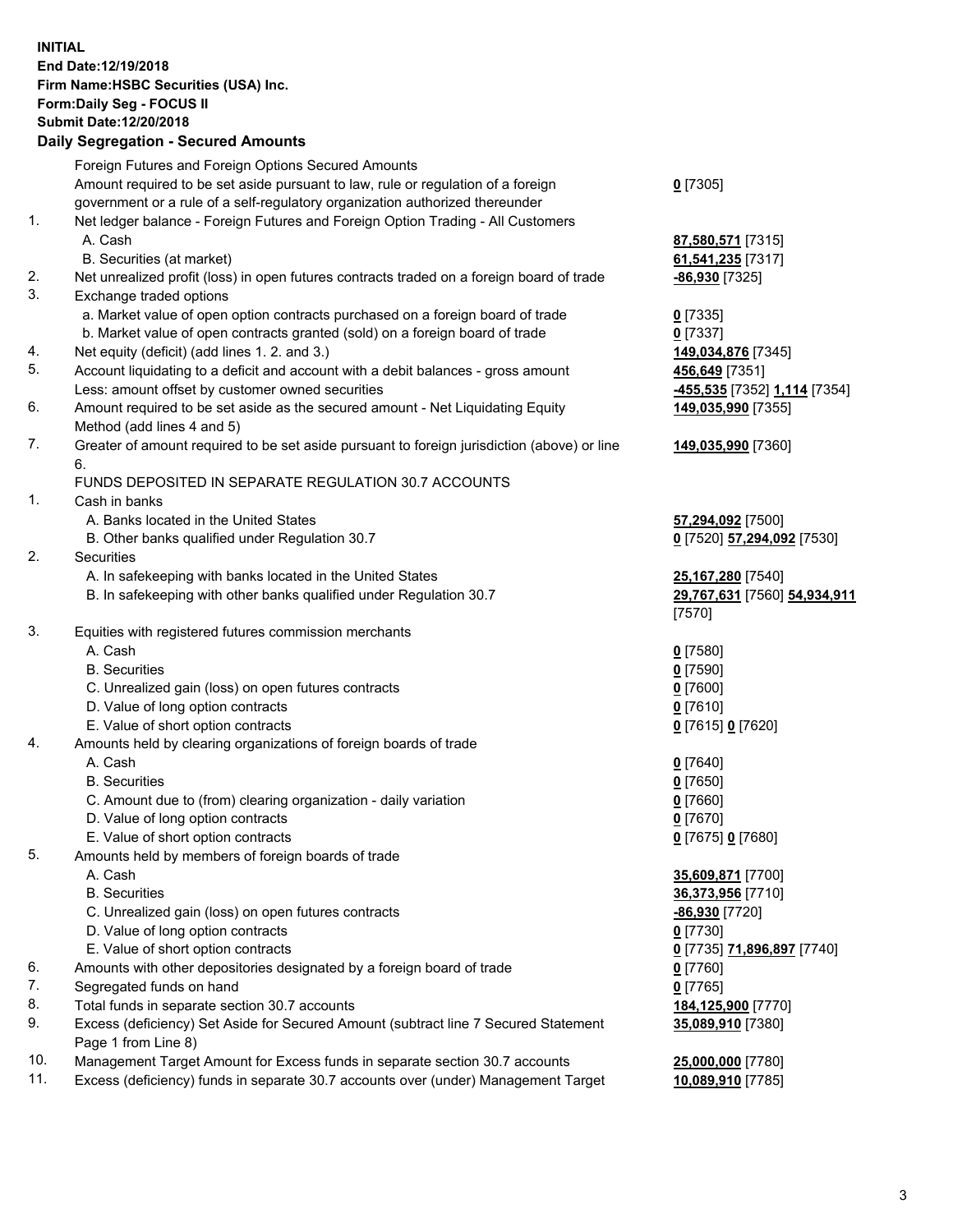| <b>INITIAL</b> | End Date: 12/19/2018<br>Firm Name: HSBC Securities (USA) Inc.<br>Form: Daily Seg - FOCUS II<br>Submit Date: 12/20/2018<br>Daily Segregation - Segregation Statement |                                     |
|----------------|---------------------------------------------------------------------------------------------------------------------------------------------------------------------|-------------------------------------|
|                | SEGREGATION REQUIREMENTS(Section 4d(2) of the CEAct)                                                                                                                |                                     |
| 1.             | Net ledger balance                                                                                                                                                  |                                     |
|                | A. Cash                                                                                                                                                             | 361,416,818 [7010]                  |
|                | B. Securities (at market)                                                                                                                                           | 1,477,340,914 [7020]                |
| 2.             | Net unrealized profit (loss) in open futures contracts traded on a contract market                                                                                  | -116,399,279 [7030]                 |
| 3.             | Exchange traded options                                                                                                                                             |                                     |
|                | A. Add market value of open option contracts purchased on a contract market                                                                                         | 246,332,139 [7032]                  |
|                | B. Deduct market value of open option contracts granted (sold) on a contract market                                                                                 | -56,446,046 [7033]                  |
| 4.             | Net equity (deficit) (add lines 1, 2 and 3)                                                                                                                         | 1,912,244,546 [7040]                |
| 5.             | Accounts liquidating to a deficit and accounts with                                                                                                                 |                                     |
|                | debit balances - gross amount                                                                                                                                       | 102,789,339 [7045]                  |
|                | Less: amount offset by customer securities                                                                                                                          | <u>-102,789,339</u> [7047] 0 [7050] |
| 6.             | Amount required to be segregated (add lines 4 and 5)                                                                                                                | 1,912,244,546 [7060]                |
|                | FUNDS IN SEGREGATED ACCOUNTS                                                                                                                                        |                                     |
| 7.             | Deposited in segregated funds bank accounts                                                                                                                         |                                     |
|                | A. Cash                                                                                                                                                             | 85,926,547 [7070]                   |
|                | B. Securities representing investments of customers' funds (at market)                                                                                              | 75,004,854 [7080]                   |
|                | C. Securities held for particular customers or option customers in lieu of cash (at<br>market)                                                                      | 360,061,844 [7090]                  |
| 8.             | Margins on deposit with derivatives clearing organizations of contract markets                                                                                      |                                     |
|                | A. Cash                                                                                                                                                             | 21,754,925 [7100]                   |
|                | B. Securities representing investments of customers' funds (at market)                                                                                              | 317,949,255 [7110]                  |
|                | C. Securities held for particular customers or option customers in lieu of cash (at<br>market)                                                                      | 1,017,700,060 [7120]                |
| 9.             | Net settlement from (to) derivatives clearing organizations of contract markets                                                                                     | -147,721,155 [7130]                 |
| 10.            | Exchange traded options                                                                                                                                             |                                     |
|                | A. Value of open long option contracts                                                                                                                              | 246,332,139 [7132]                  |
|                | B. Value of open short option contracts                                                                                                                             | -56,446,046 [7133]                  |
| 11.            | Net equities with other FCMs                                                                                                                                        |                                     |
|                | A. Net liquidating equity                                                                                                                                           | 16,062,260 [7140]                   |
|                | B. Securities representing investments of customers' funds (at market)                                                                                              | $0$ [7160]                          |
|                | C. Securities held for particular customers or option customers in lieu of cash (at                                                                                 | $0$ [7170]                          |
|                | market)                                                                                                                                                             |                                     |
| 12.            | Segregated funds on hand                                                                                                                                            | 99,579,010 [7150]                   |
| 13.            | Total amount in segregation (add lines 7 through 12)                                                                                                                | 2,036,203,693 [7180]                |
| 14.            | Excess (deficiency) funds in segregation (subtract line 6 from line 13)                                                                                             | 123,959,147 [7190]                  |
| 15.            | Management Target Amount for Excess funds in segregation                                                                                                            | 109,000,000 [7194]                  |

16. Excess (deficiency) funds in segregation over (under) Management Target Amount Excess

**14,959,147** [7198]